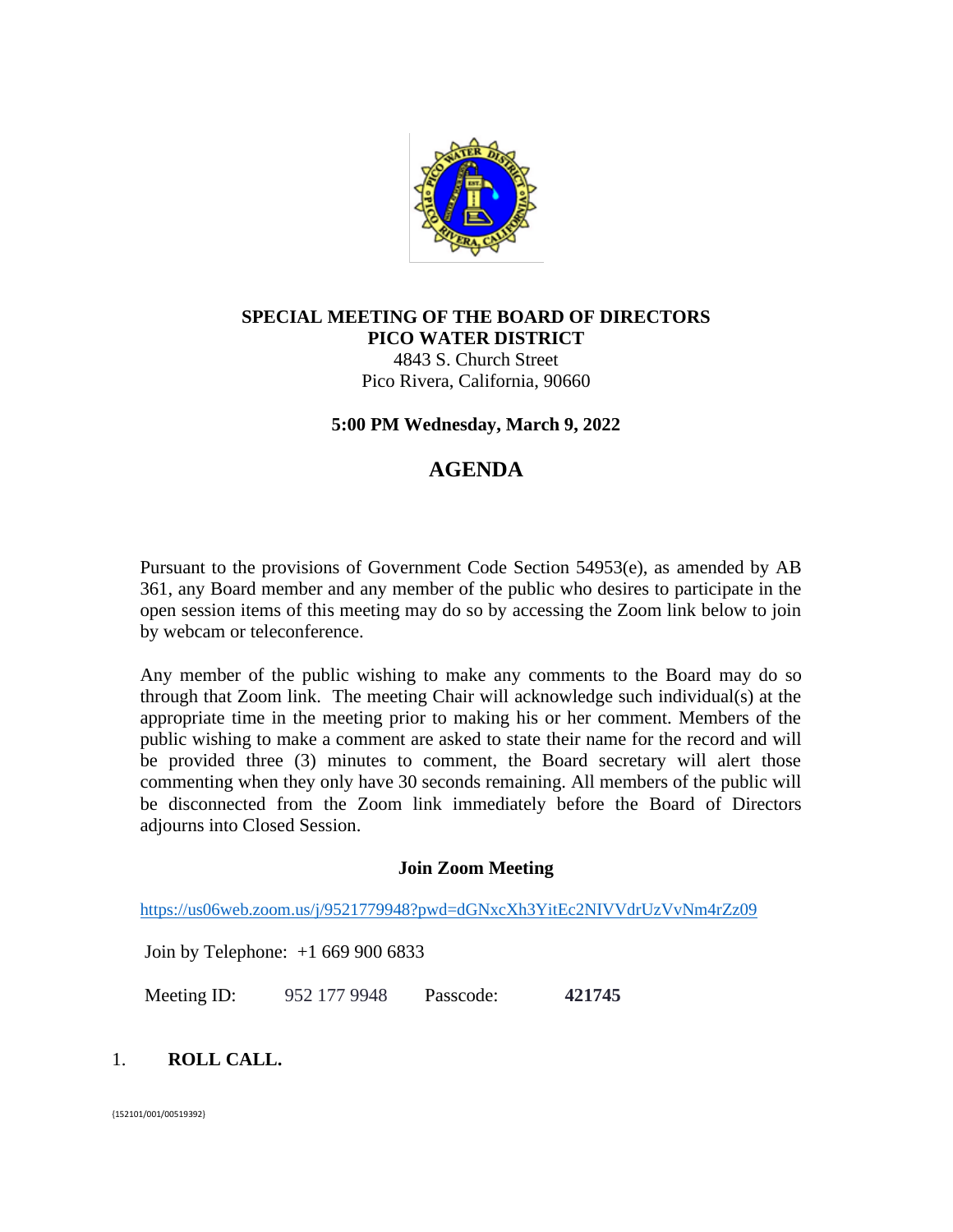# **2. PLEDGE OF ALLEGIENCE.**

# **3. INVOCATION.**

# **4. TIME RESERVED FOR PUBLIC COMMENTS**.

*Members of the public shall be allowed three minutes to address the Board on any matter on the agenda and/or within the jurisdiction of the District, which is not on the Agenda. All comments should be addressed to the presiding officer of the meeting. Additional public comments shall be allowed when a listed agenda item is being considered, but such comments made at that time must be confined to the subject that is being discussed at the time such comments are made. Members of the public are asked to state their name for the record. Due to all Board Meetings being run as Zoom Meetings all participants will be placed on mute at the start of the meeting and when the meeting is open for public comment the participant will be asked to raise their hand through the button on the video conference screen if participating by video conference or by pressing \*9 on their phone if participating by teleconference.* 

# **5. ADOPTION OF AGENDA**.

#### **6. BOARD MEMBER COMMENTS**.

A. Report on Meetings Attended/Comments.

#### **7. CLOSED SESSION.**

CONFERENCE WITH LEGAL COUNSEL – ANTICIPATED LITIGATION Initiation of litigation pursuant to paragraph (4) of subdivision (d) of Government Code Section 54956.9.

One Case.

#### 8. **CLOSED SESSION REPORT.**

#### **9. ADJOURNMENT.**